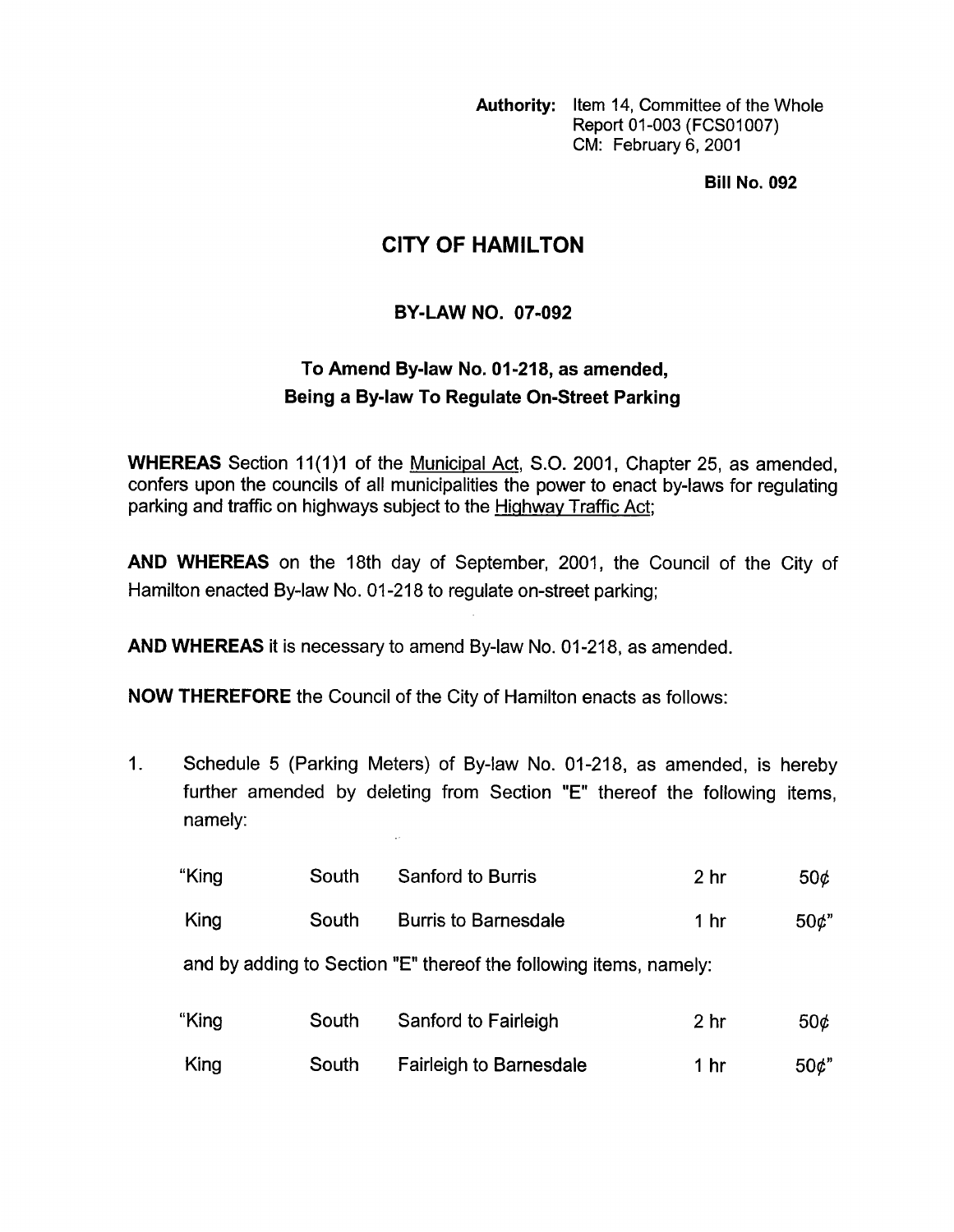2. Schedule 6 (Time Limit Parking) of By-law No. 01-218, as amended, is hereby further amended by deleting from Section "B" thereof the following item, namely:

| "Hatt                                                            | South | Kerr to Ogilvie                                                       | 1 hr            | $8$ am $-6$ pm | $Mon - Fri''$ |
|------------------------------------------------------------------|-------|-----------------------------------------------------------------------|-----------------|----------------|---------------|
|                                                                  |       | and by deleting from Section "E" thereof the following items, namely: |                 |                |               |
| "Locke                                                           | East  | Stanley to 70 ft. north                                               | 1 <sub>hr</sub> | $8$ am $-6$ pm | Mon - Sat     |
| Weir                                                             | West  | Barton to 113 feet<br>northerly therefrom                             | 3 <sub>hr</sub> | $9$ am $-5$ pm | Mon Sun"      |
| and by adding to Section "B" thereof the following item, namely: |       |                                                                       |                 |                |               |

"Hatt South from 23.9m west of 1 hr 8 am - 6 pm Mon - Fri" Kerr to 21.6m westerly

and by adding to Section "E" thereof the following item, namely:

"Locke East Stanley to Herkimer 2 hr 8 am - 6 pm Mon - Fri"

3. Schedule 8 (No Parking Zones) of By-law No. 01-218, as amended, is hereby further amended by deleting from Section "C" thereof the following item, namely:

"Goldenview West Dundas to Overdale Anytime'' and by deleting from Section "E" thereof the following item, namely:

"Central South Weir to Berry **Anytime**"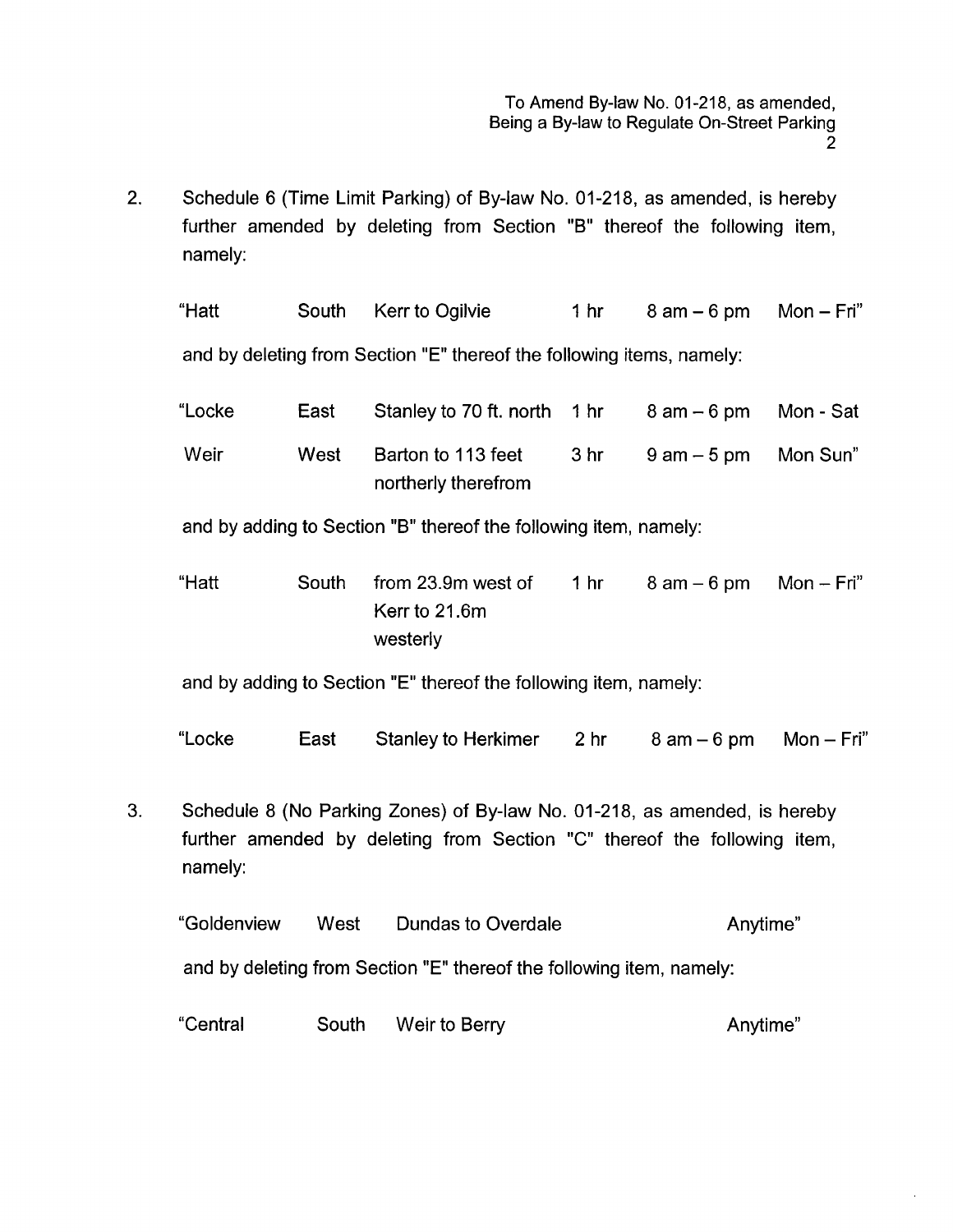To Amend By-law No. 01-218, as amended, Being a By-law *to* Regulate On-Street Parking 3

and by adding to Section "E" thereof the following items, namely:

| "Central | South        | Weir to Rodgers                                                  | Anytime                                                            |
|----------|--------------|------------------------------------------------------------------|--------------------------------------------------------------------|
| Central  | <b>North</b> | Berry to 6m west of the<br>extended west curb line of<br>Rodgers | Anytime                                                            |
| Jay      | <b>North</b> | <b>Upper Wellington to Goldfish</b>                              | December 1 <sup>st</sup> <sup>n</sup><br>to March 31 <sup>st</sup> |

**4.** Schedule 9 (Alternate Side Parking) of By-law No. 01-218, as amended, is hereby further amended by deleting from Section "E" thereof the following item, namely:  $\lambda$ 

| "Central Avenue Berry Avenue to Cochrane | <b>North</b> | South" |
|------------------------------------------|--------------|--------|
| Road                                     |              |        |

and by adding to Section "E" thereof the following item, namely:

"Central Cochrane to 9m west of the North South" extended west curb line of Berry

- **5.** Schedule 12 (Permit Parking Zones) of By-law No. 01-218, as amended, is hereby further amended by deleting from Section "E" thereof the following items, namely:
	- *If* Emerald West from 7.2m south of Evans to 5.8m Anytime southerly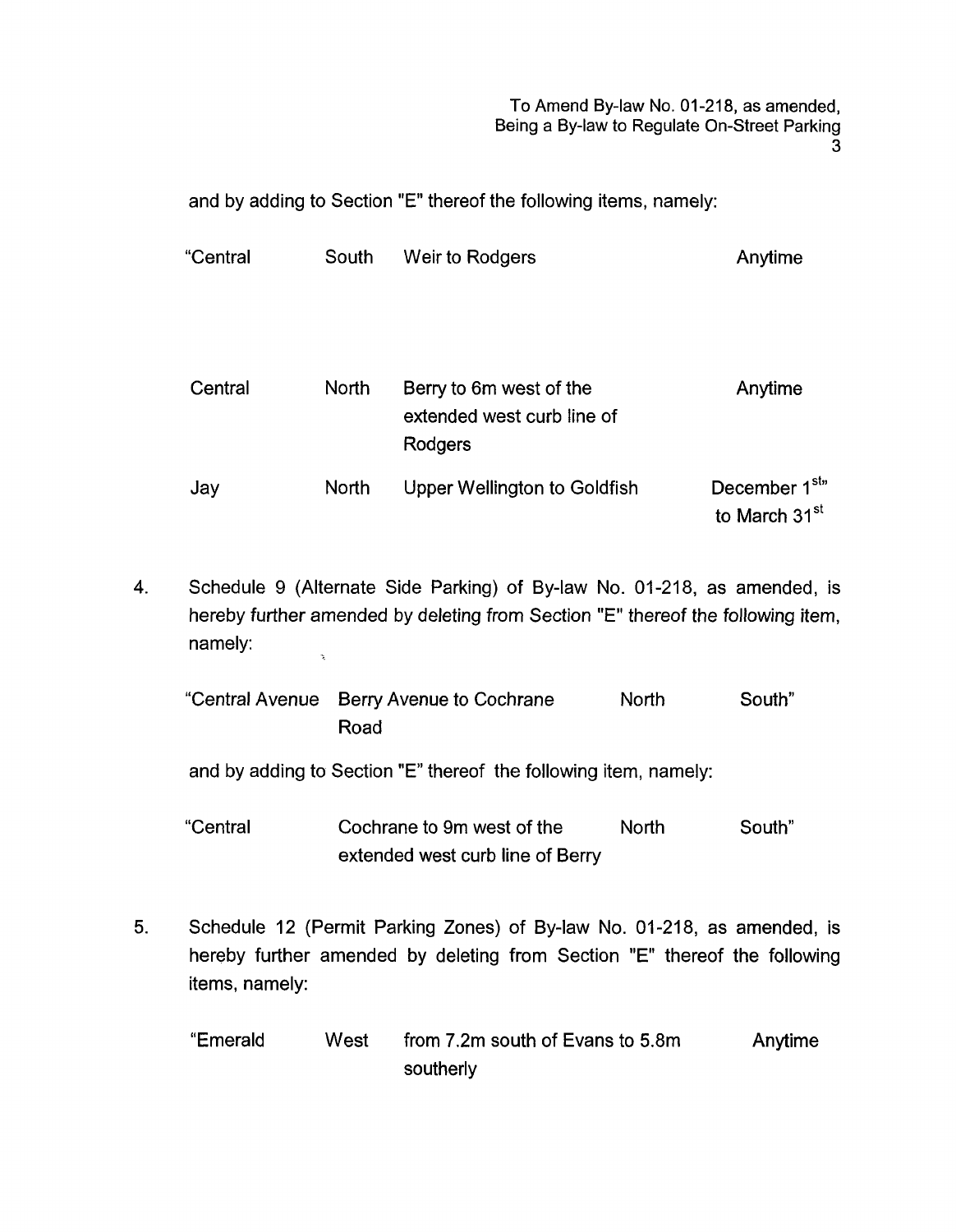To Amend By-law No. 01-218, as amended, Being a By-law to Regulate On-Street Parking

| Mary             | East         | commencing 127 feet north of<br>Cannon and extending 21 feet<br>northerly therefrom    | Anytime  |
|------------------|--------------|----------------------------------------------------------------------------------------|----------|
| Niagara          | East         | from 61.3m north of Burlington to<br>11.3m northerly                                   | Anytime  |
| Paling           | East         | commencing 184 feet north of<br>Britannia and extending 24 feet<br>northerly therefrom | Anytime  |
| Paling           | West         | commencing 182 feet north of<br>Britannia and extending 22 feet<br>northerly therefrom | Anytime" |
|                  |              | and by adding to Section "E" thereof the following items, namely:                      |          |
| "Cumberland      | <b>North</b> | from 43.1m east of Norway to 6m<br>easterly                                            | Anytime  |
| East 5th         | East         | from 97.5m north of Fennel to 6m<br>northerly                                          | Anytime  |
| <b>Francis</b>   | <b>North</b> | from 26.7m west of Douglas to 6.3m<br>westerly                                         | Anytime  |
| <b>Francis</b>   | South        | from 26m west of Douglas to 5.5m<br>westerly                                           | Anytime  |
| <b>Fullerton</b> | East         | from 97.7m south of Princess to<br>10.7m southerly                                     | Anytime  |
| Harvey           | <b>North</b> | from 59.6m east of Sanford to 5.6m<br>easterly                                         | Anytime  |
| Harvey           | South        | from 56.6m east of Sanford to 5.6m<br>easterly                                         | Anytime  |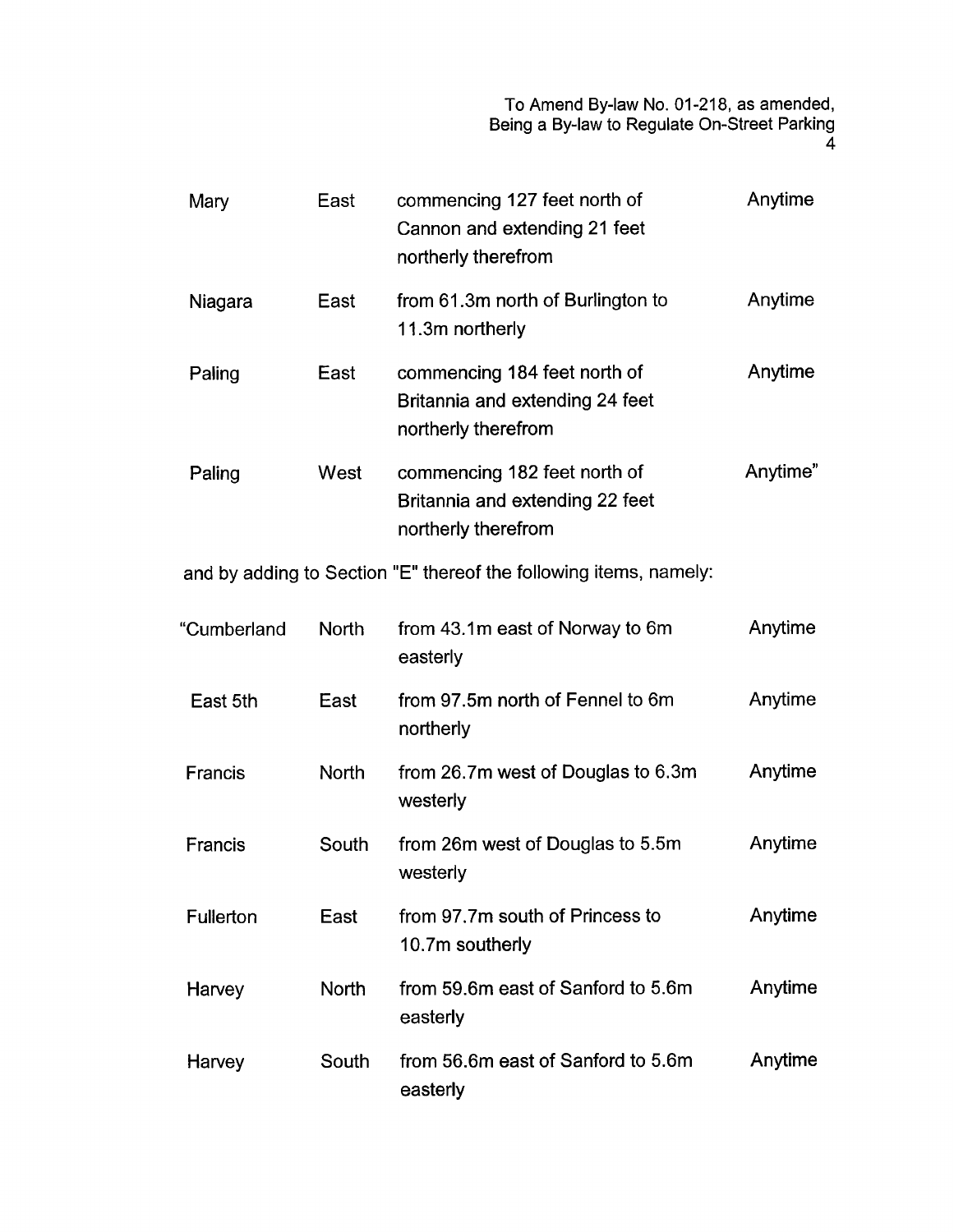To Amend By-law No. 01-218, as amended, Being a By-law to Regulate On-Street Parking 5

| <b>Simcoe</b>  | South | from 42.2m east of Ferguson to 6m<br>easterly  | Anytime  |
|----------------|-------|------------------------------------------------|----------|
| <b>Stirton</b> | West  | from 10.4m north of Huron to 5.2m<br>northerly | Anytime" |

6. Schedule 13 (No Stopping Zones) of By-law No. 01-218, as amended, is hereby further amended by deleting from Section "C" thereof the following item, namely:

| "Kerns | West | Dundas to 3 <sup>rd</sup> Concession East | Anytime" |
|--------|------|-------------------------------------------|----------|
|        |      |                                           |          |

and by adding to Section "C" thereof the following items, namely:

| "Kerns | West | 3 <sup>rd</sup> Concession East to 263.4m<br>northerly | Anytime  |
|--------|------|--------------------------------------------------------|----------|
| Kerns  | West | from 348.2m north of $3^{rd}$                          | Anytime" |
|        |      | <b>Concession East to Dundas</b>                       |          |

and by adding to Section "E" thereof the following items, namely:

| "Upper<br>Paradise | West | <b>Rymal to Falconridge</b> | Anytime  |
|--------------------|------|-----------------------------|----------|
| Upper<br>Paradise  | East | Rymal to 90.5m southerly    | Anytime" |

7. Schedule 14 (Wheelchair Loading Zones) of By-law No. 01-218, as amended, is hereby further amended by deleting from Section "E" thereof the following item, namely:

| "Monte | West | from 23.9m south of Vienna to | 7:00 a.m. to 4:00 p.m." |
|--------|------|-------------------------------|-------------------------|
|        |      | 14.9m southerly               | Monday to Friday        |